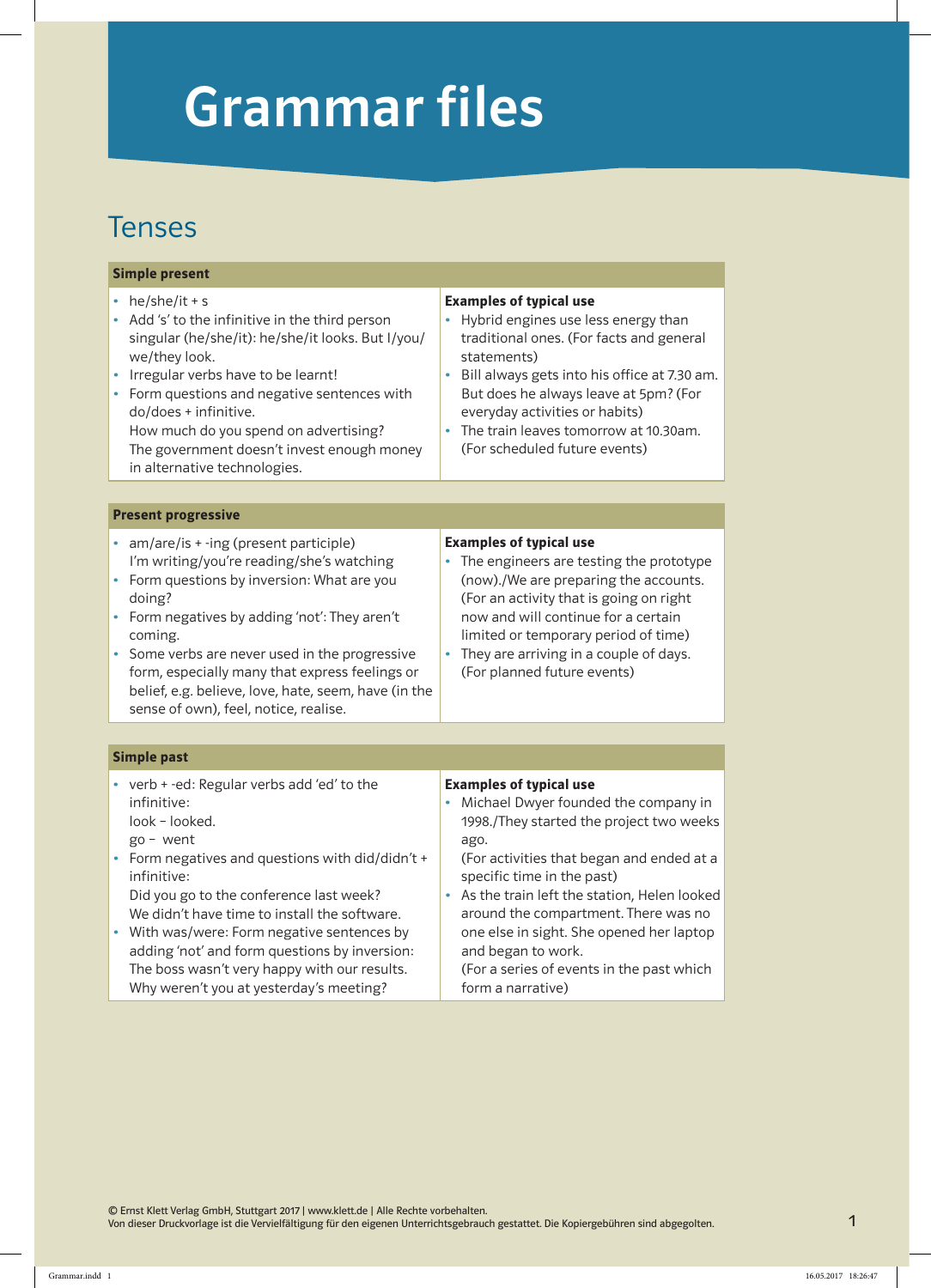| <b>Past progressive</b>                                                                                                                                                                                                                                          |                                                                                                                                                                                                                                                                                                                                                                                                                                                                                                                                  |  |
|------------------------------------------------------------------------------------------------------------------------------------------------------------------------------------------------------------------------------------------------------------------|----------------------------------------------------------------------------------------------------------------------------------------------------------------------------------------------------------------------------------------------------------------------------------------------------------------------------------------------------------------------------------------------------------------------------------------------------------------------------------------------------------------------------------|--|
| • was/were + -ing (present participle)<br>They were listening to the CEO's speech.<br>Form negative sentences by adding 'not':<br>٠<br>They weren't listening to the CEO's speech.<br>• Form questions by inversion:<br>Were they listening to the CEO's speech? | <b>Examples of typical use</b><br>They were still preparing their<br>$\bullet$<br>presentation when the client arrived.<br>(For an activity in the past that was<br>already in progress when something else<br>happened)<br>While Tanja was finding the website,<br>٠<br>I was editing the document.<br>(For several activities or events that<br>were happening at the same time in the<br>past)                                                                                                                                |  |
|                                                                                                                                                                                                                                                                  |                                                                                                                                                                                                                                                                                                                                                                                                                                                                                                                                  |  |
| <b>Present perfect simple</b>                                                                                                                                                                                                                                    |                                                                                                                                                                                                                                                                                                                                                                                                                                                                                                                                  |  |
| • has/have + past participle:<br>My colleague has lost his mobile phone.<br>Form negative sentences by using hasn't/<br>$\bullet$<br>haven't:<br>The company hasn't made a profit.<br>• Form questions by inversion:<br>What have we done so far?                | <b>Examples of typical use</b><br>With the present perfect simple the result<br>of the action is usually more important<br>than the action itself.<br>Never use the present perfect with adverbs<br>of past time, e.g. yesterday, last week, three<br>years ago, in 2009.<br>He has moved into a new department.<br>$\bullet$<br>(For activities that happened recently.<br>and whose effects are still felt in the<br>present)<br>The quarterly results have just been<br>$\bullet$<br>published./We've done very well so far./ |  |

Have you ever been to the Stock

(With certain adverbs: just, so far, ever,

• The product has been on the market for two months./I haven't been to the USA

(With 'for' and 'since', for activities that started in the past and are continuing)

Exchange?

since 2004.

never, recently)

2 © Ernst Klett Verlag GmbH, Stuttgart 2017 | www.klett.de | Alle Rechte vorbehalten. Von dieser Druckvorlage ist die Vervielfältigung für den eigenen Unterrichtsgebrauch gestattet. Die Kopiergebühren sind abgegolten.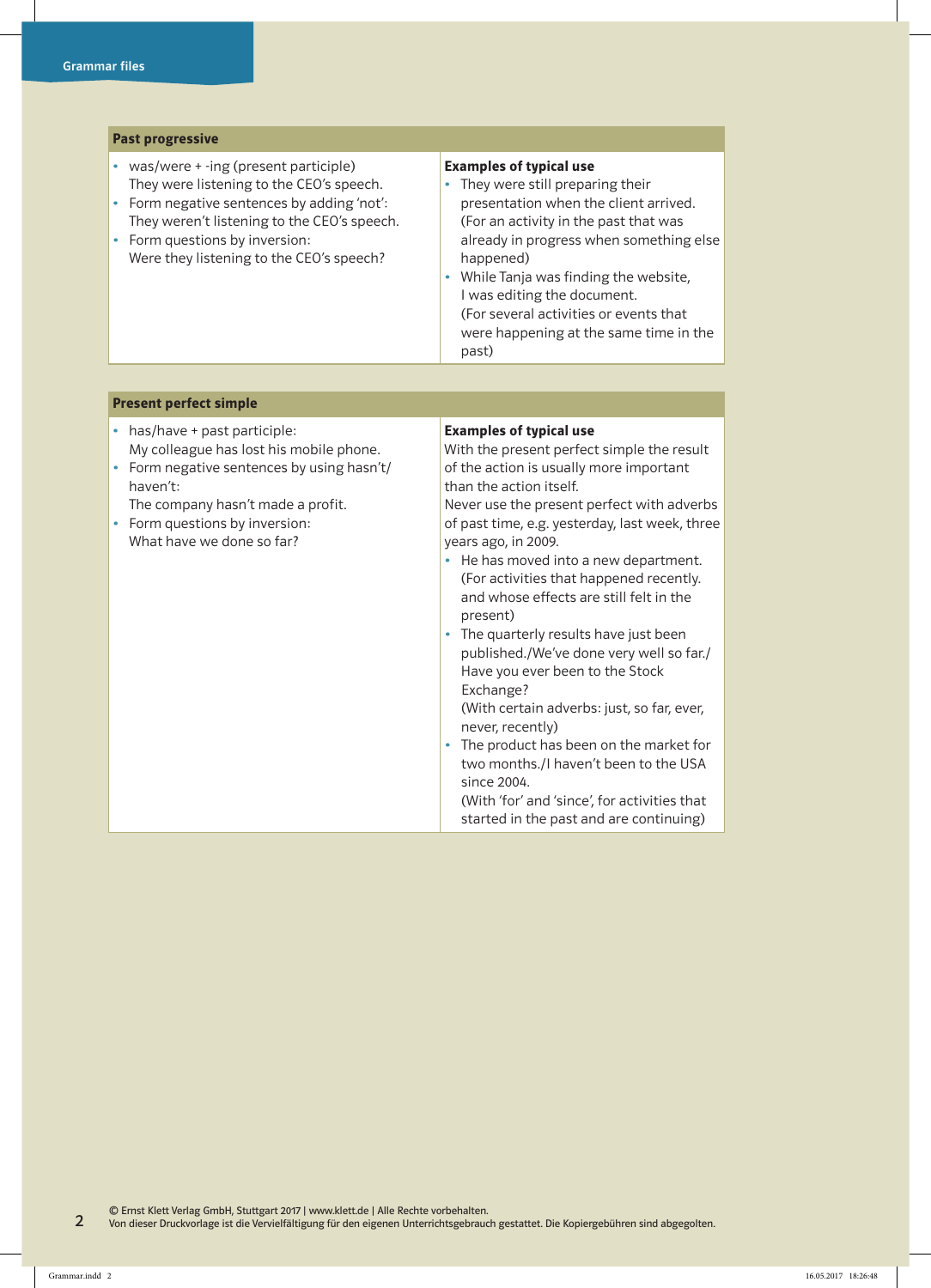#### Present perfect progressive

- $\bullet$  have/has + been + -ing (present participle): He has been looking for a job for three months now.
- • Form negative statements by using 'hasn't/ haven't':
- You haven't been looking properly.
- Form questions by inversion: Have you been looking properly?

#### Examples of typical use

The present perfect progressive is used in much the same way as the present perfect simple, but the activity is more important than the result.

• We have been looking for a new computer for several weeks. (For activities that have been going on either continuously or at intervals up to the present, often with adverbials of time such as 'all day', 'for a week', etc.) • It's been raining.

(With no mention of time, the activity has taken place very recently and the result is clearly visible.)

#### Past perfect simple

- had + past participle: He had found …
- • Form negative sentences with 'hadn't': He hadn't found …
- Form questions by inversion: What had he found?

#### Examples of typical use

- When we arrived at the station the train had already left. (For an activity that happened before another activity in the past, showing the connection between the two activities.)
- • Peter admitted that he had forgotten to complete his tax return. (In indirect speech, when the original statement is in the past simple or present perfect)

#### Past perfect progressive

- had been + -ing (present participle): They had been negotiating. • Form negative sentences with 'hadn't':
- They hadn't been negotiating.
- Form questions by inversion: What had they been doing?

#### Examples of typical use

- He was tired because he had been working so hard. (For a past activity that occurred before another and there is a direct relation to the activity that followed.)
- He said that he had been working hard. (For indirect speech, when the original statement is in the present perfect progressive)

#### Future simple ('will' future)

• will/shall + infinitive: It will start tomorrow.

- • Form negative sentences with 'won't': It won't happen tomorrow.
- Form questions by inversion: Will it start tomorrow?

#### Examples of typical use

English 'will' = German 'werden/wird' German 'will' = English 'want/wants'

- • You'll be head of this department one day. (For things that are likely to happen at a defined or undefined time in the future)
- • At the conference there'll be a lot of potential customers. (For forecasts/ predictions)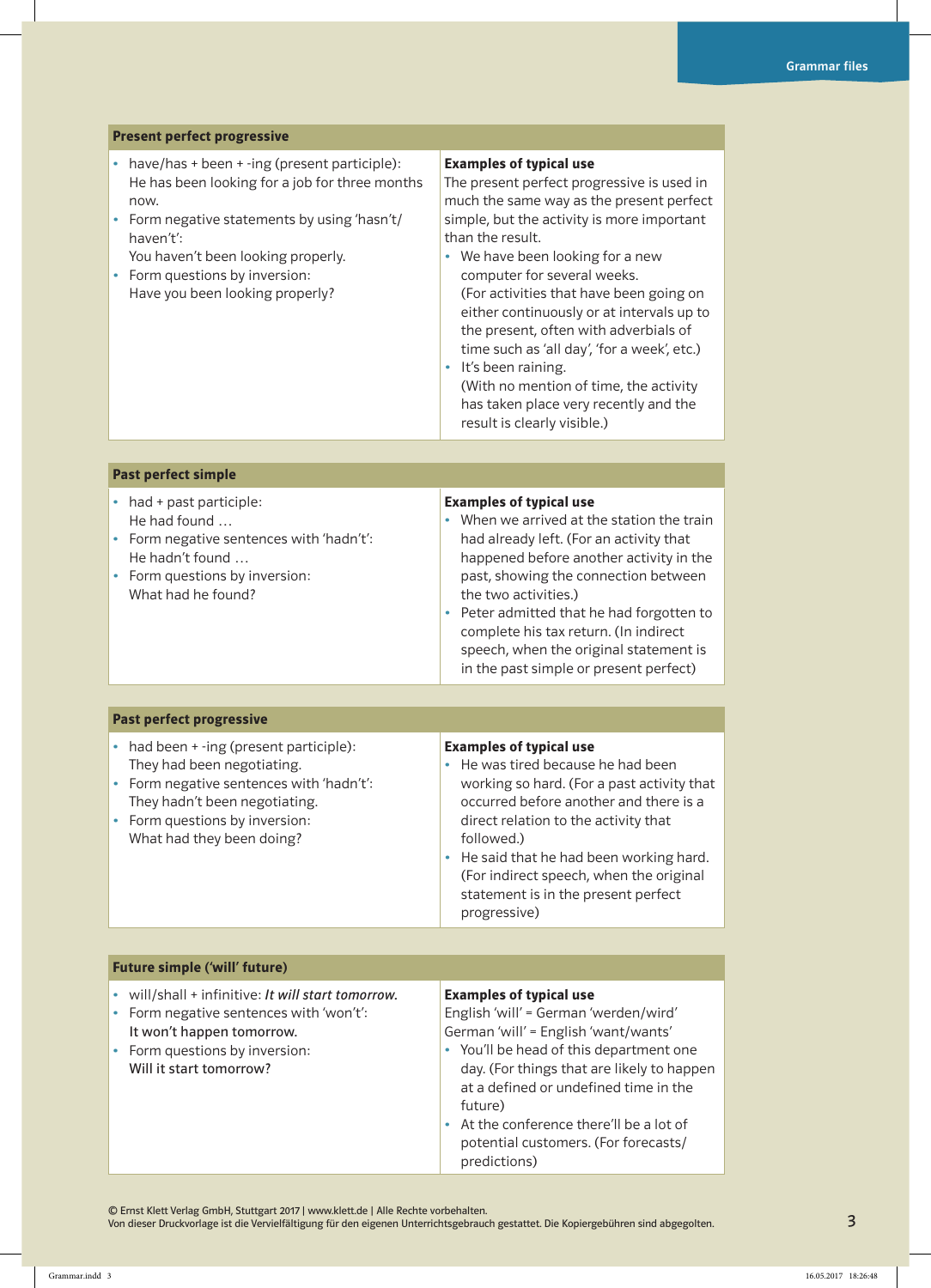| <b>Future progressive</b>                                                                                                                                                                                                              |                                                                                                                                                                                                                                                                                     |  |  |
|----------------------------------------------------------------------------------------------------------------------------------------------------------------------------------------------------------------------------------------|-------------------------------------------------------------------------------------------------------------------------------------------------------------------------------------------------------------------------------------------------------------------------------------|--|--|
| will + be + -ing (present participle):<br>They will be doing<br>Form negative sentences with 'won't':<br>$\bullet$<br>They won't be doing<br>Form questions by inversion:<br>What will they be doing?                                  | <b>Examples of typical use</b><br>• You will be working by the time I get to<br>the office.<br>(For events - often planned - that will be<br>going on at a certain time in the future<br>when another event occurs.)                                                                |  |  |
|                                                                                                                                                                                                                                        |                                                                                                                                                                                                                                                                                     |  |  |
| <b>Future perfect simple</b>                                                                                                                                                                                                           |                                                                                                                                                                                                                                                                                     |  |  |
| • will + have + past participle:<br>She will have finished.<br>Form negative sentences with 'won't':<br>She won't have finished.<br>Form questions by inversion:<br>Will she have finished?                                            | <b>Examples of typical use</b><br>Frank will have finished his part-time<br>۰<br>MBA by the time he is 25.<br>(For future activities that take place<br>before other future activities to show a<br>relation between them. The simple<br>present is used for the other activities.) |  |  |
|                                                                                                                                                                                                                                        |                                                                                                                                                                                                                                                                                     |  |  |
| <b>Future perfect progressive</b>                                                                                                                                                                                                      |                                                                                                                                                                                                                                                                                     |  |  |
| • will + have been + -ing (present participle):<br>They will have been studying.<br>Form negative sentences with 'won't':<br>٠<br>They won't have been studying.<br>Form questions by inversion:<br>٠<br>Will they have been studying? | <b>Examples of typical use</b><br>They will have been studying English for<br>۰<br>eight years by the time they take the<br>exam.<br>(Used in the same way as the future<br>perfect simple but placing more<br>emphasis on the activity.)                                           |  |  |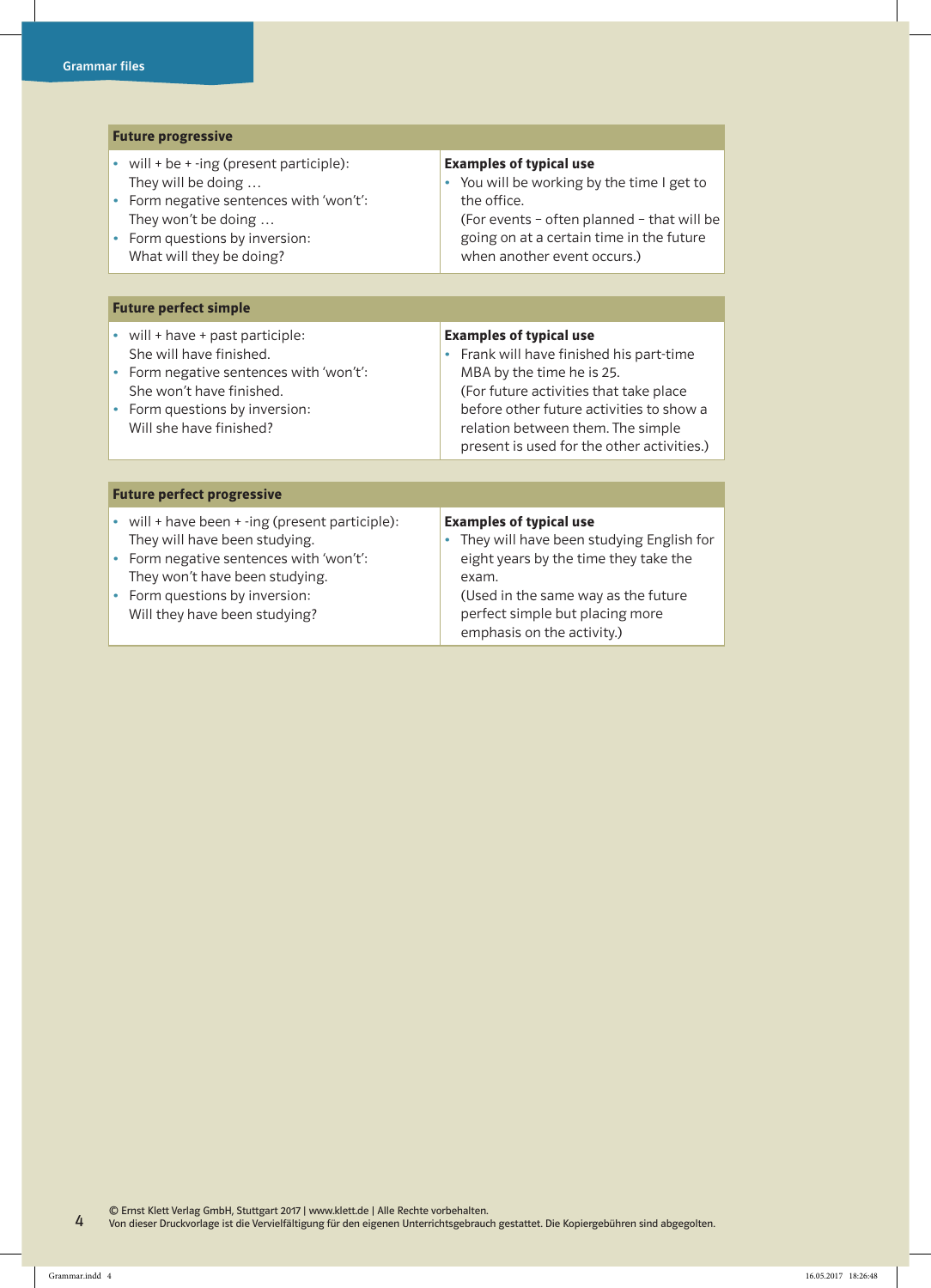### If-clauses

There are three main types of 'if-clauses' (or conditional sentences) in English.

| First conditional – future situations (probable/possible)                                                                                                                             |                                                                                                                                                                         |  |
|---------------------------------------------------------------------------------------------------------------------------------------------------------------------------------------|-------------------------------------------------------------------------------------------------------------------------------------------------------------------------|--|
| • if-clause: simple present/present perfect<br>• main clause: 'will' future<br>Tip: the 'if-clause' can come in the second part of $\cdot$<br>the sentence, but the rule is the same. | <b>Examples of typical use</b><br>• If you're not careful you'll break it.<br>If you pay cash, we'll offer you a<br>discount.<br>• Will you be at home if I call later? |  |

| Second conditional – future situations (hypothetical/unlikely)         |                                                                                                                                                                                                                                 |  |
|------------------------------------------------------------------------|---------------------------------------------------------------------------------------------------------------------------------------------------------------------------------------------------------------------------------|--|
| if-clause: simple past<br>• main clause: would (or could) + infinitive | <b>Examples of typical use</b><br>• If I got laid off, I'd look for a job overseas.<br>• If you bought this in the UK it would<br>probably cost more.<br>• You would save electricity if you used<br>energy-saving light bulbs. |  |
|                                                                        |                                                                                                                                                                                                                                 |  |

| Third conditional - past situations (that can't be changed now)                           |                                                                                                                                                                                      |  |
|-------------------------------------------------------------------------------------------|--------------------------------------------------------------------------------------------------------------------------------------------------------------------------------------|--|
| • if-clause: past perfect<br>• main clause: would (or could) + have + past<br>participle. | <b>Examples of typical use</b><br>• If you had agreed to increase your offer<br>we could have closed the deal.<br>• I wouldn't have changed jobs if they had<br>given me a pay rise. |  |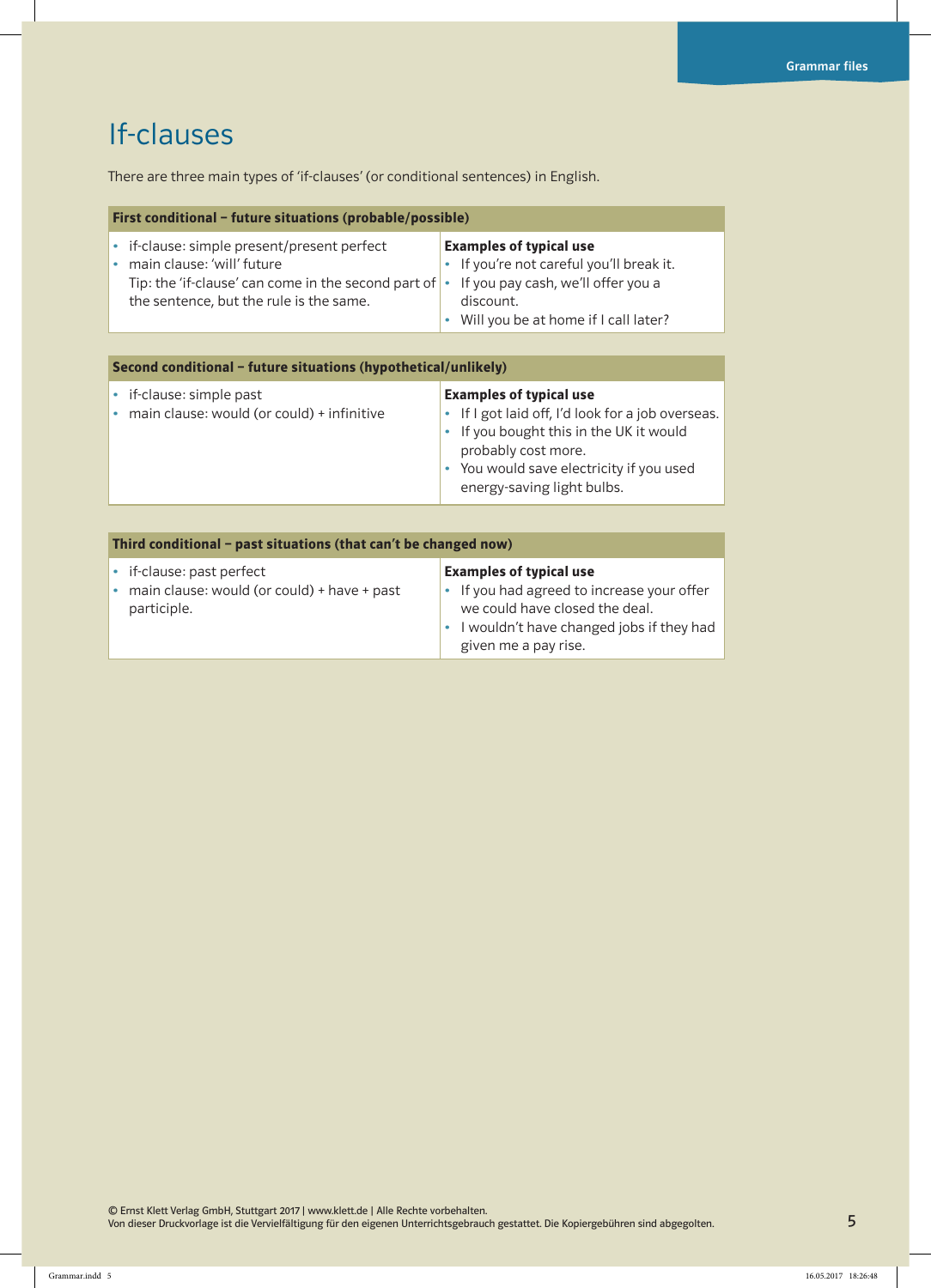### Modal auxiliaries

| will/would/can/could/may                                |                                                 |
|---------------------------------------------------------|-------------------------------------------------|
| When asking someone to do something                     | Will/Would/Can/Could you do me a favour?        |
| When asking for permission or when giving<br>permission | May I use your phone? - Yes, of course you may. |
| When talking about abilities                            | She can speak fluent Italian.                   |

| must/mustn't/needn't                                                                                                                             |                                                                                        |
|--------------------------------------------------------------------------------------------------------------------------------------------------|----------------------------------------------------------------------------------------|
| When instructing someone to do something or<br>not to do something                                                                               | You must wear a safety helmet.<br>$\bullet$<br>You mustn't smoke on the factory floor. |
| When talking about a necessity or duty or when I must finish the project by Friday. You needn't<br>talking about something that is not necessary | pay in advance.                                                                        |

| may/might/could/must/will                    |                                                                                          |
|----------------------------------------------|------------------------------------------------------------------------------------------|
| When expressing a possibility or probability | • It may/might/could/will rain today.<br>• Hello, I'm Steve. You must be the new intern. |
| When making a suggestion                     | We could ask the client to pay in advance.                                               |

| should/ought to/shouldn't/ought not to |                                                                                                        |
|----------------------------------------|--------------------------------------------------------------------------------------------------------|
| When giving advice                     | • You ought to/should consult a lawyer about<br>this.<br>• You shouldn't arrive late for an interview. |

#### Substitutes

Modal auxiliaries only have a present and/or past tense form. For other tenses substitutes are used.

| <b>Modal auxiliary</b> | <b>Substitutes</b>                 | <b>Examples</b>                                                                                                                             |
|------------------------|------------------------------------|---------------------------------------------------------------------------------------------------------------------------------------------|
| can/could              | be able to                         | He won't be able to come to the meeting on<br>Monday.                                                                                       |
| may/mustn't            | be allowed to/not be<br>allowed to | We were allowed to visit the cleanroom.<br>We weren't allowed to ask questions during<br>the presentation.                                  |
| must/needn't           | have to/not have to                | We will have to offer a substantial discount<br>$\bullet$<br>if we want to secure the deal.<br>• We didn't have to wait long for our money. |

© Ernst Klett Verlag GmbH, Stuttgart 2017 | www.klett.de | Alle Rechte vorbehalten.

Von dieser Druckvorlage ist die Vervielfältigung für den eigenen Unterrichtsgebrauch gestattet. Die Kopiergebühren sind abgegolten.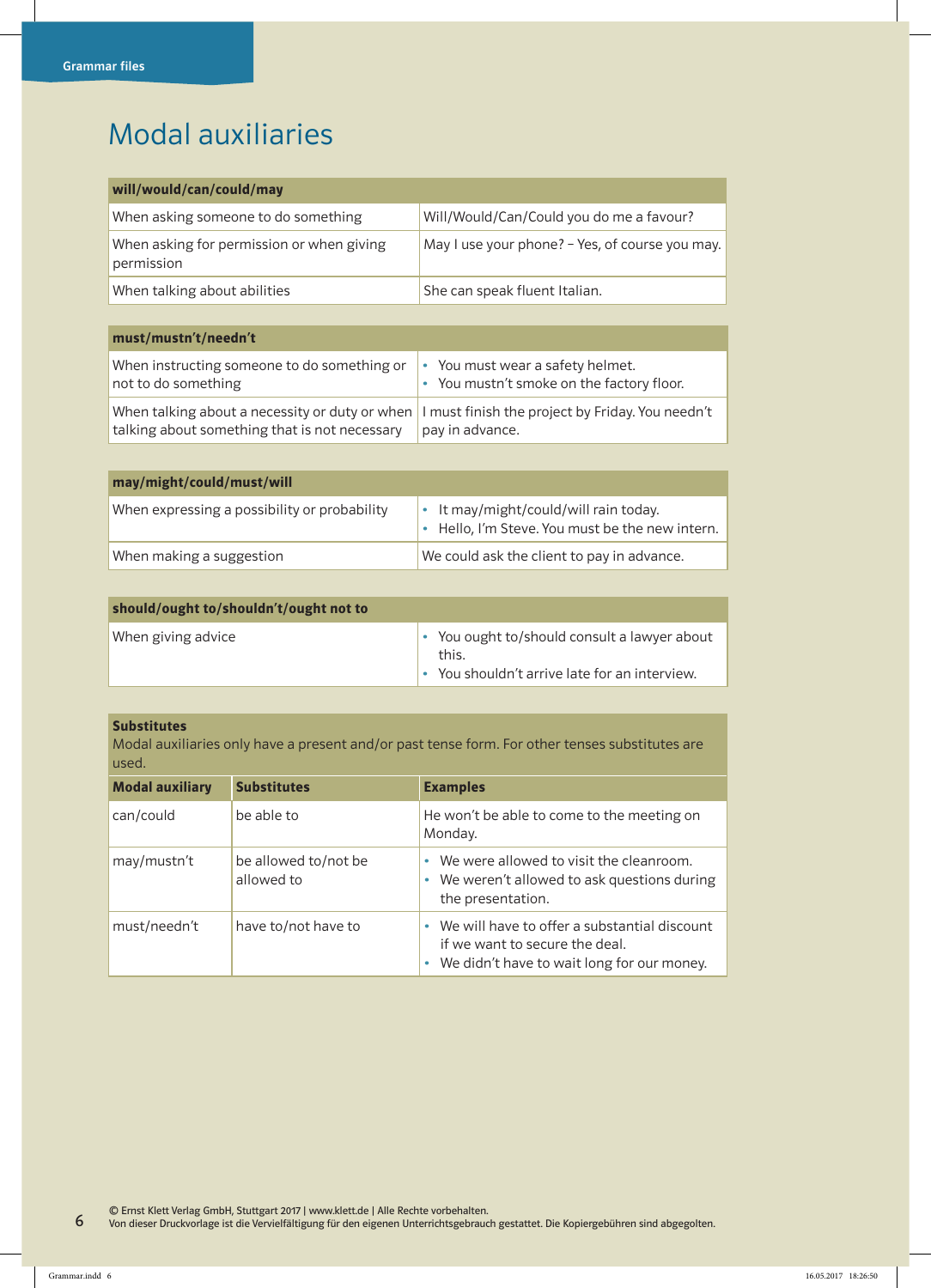### The passive

#### Forming the passive

The passive is formed using a form of 'to be' + past participle.

The passive is often used when the action is more important than who or what performed it. The passive is frequently used in scientific and technical writing.

| <b>Tense</b>                     | <b>Examples of use</b>                         |
|----------------------------------|------------------------------------------------|
| <b>Simple present</b>            | The staff are always paid on the first of the  |
| am/is/are + past participle:     | month.                                         |
| Simple past                      | The company was founded in the early years of  |
| was/were + past participle       | the 20th century.                              |
| <b>Present perfect</b>           | This photocopier hasn't been serviced since we |
| have/has been + past participle: | bought it.                                     |
| <b>Future</b>                    | Do you think our company will be awarded a     |
| will $+$ be $+$ past participle: | prize for innovative products?                 |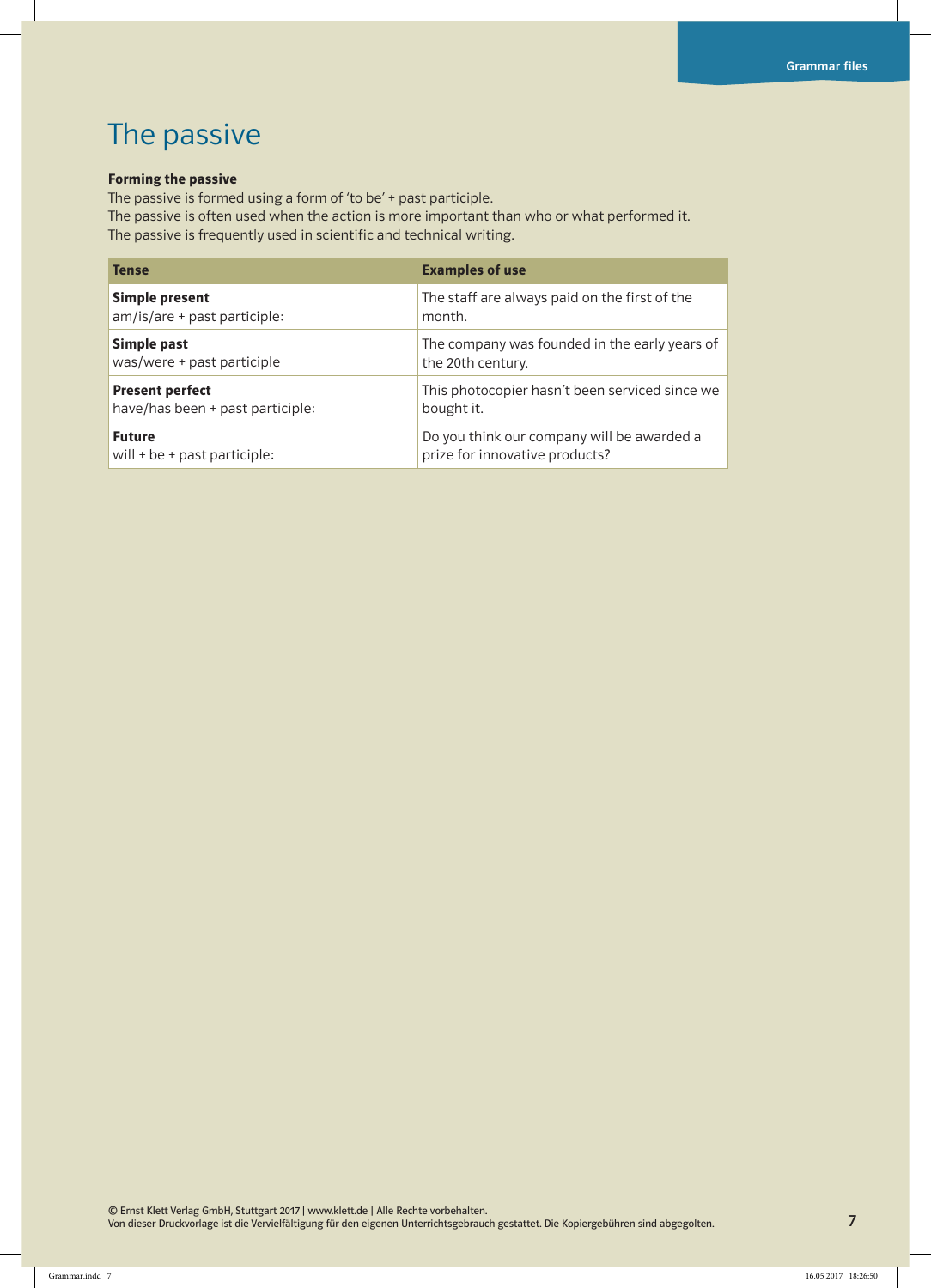### Relative clauses

- A relative clause usually begins with a relative pronoun: who, which, that, whose.
- Relative clauses are used to describe people or things.
- There are two kinds of relative clauses: defining relative clauses are not set off from the rest of the sentence by commas, whereas non-defining relative clauses contain additional information between commas.

|   | <b>Defining relative clauses</b>                                                                                                                                             | <b>Examples</b>                                                                                                                                                                                                                                         |  |
|---|------------------------------------------------------------------------------------------------------------------------------------------------------------------------------|---------------------------------------------------------------------------------------------------------------------------------------------------------------------------------------------------------------------------------------------------------|--|
| ٠ | The pronoun 'that, which, who(m)' can be<br>left out if the pronoun is the object of the<br>relative clause. This type of relative clause is<br>known as a 'contact clause'. | • The office that we work in is very hot in<br>summer.<br>The office we work in is very hot in summer.<br>٠<br>I'm giving the job to the woman who I<br>۰<br>interviewed yesterday.<br>I'm giving the job to the woman I<br>۰<br>interviewed yesterday. |  |
| ٠ | Prepositions often come at the end of a<br>defining relative clause in everyday English.                                                                                     | This is the product (that) we were talking<br>about.                                                                                                                                                                                                    |  |
| ۰ | In formal English, the preposition can be<br>placed directly before the relative pronoun:                                                                                    | This is the product about which we were<br>talking.                                                                                                                                                                                                     |  |
|   |                                                                                                                                                                              |                                                                                                                                                                                                                                                         |  |
|   | <b>Non-defining relative clauses</b>                                                                                                                                         | <b>Examples</b>                                                                                                                                                                                                                                         |  |
|   | Non-defining relative clauses are set off from<br>the rest of the sentence by commas.                                                                                        | Mrs. Jackson, who is very ambitious, has just<br>been promoted again.                                                                                                                                                                                   |  |
|   | In everyday English a preposition may be<br>placed within or at the end of the relative<br>clause.                                                                           | My friend Roland, who I worked with on the<br>spring campaign, is going to be my new boss!                                                                                                                                                              |  |
|   | In formal English the preposition comes before<br>the relative pronoun.                                                                                                      | My friend Roland, with whom I worked on the<br>spring campaign, is going to be my new boss!                                                                                                                                                             |  |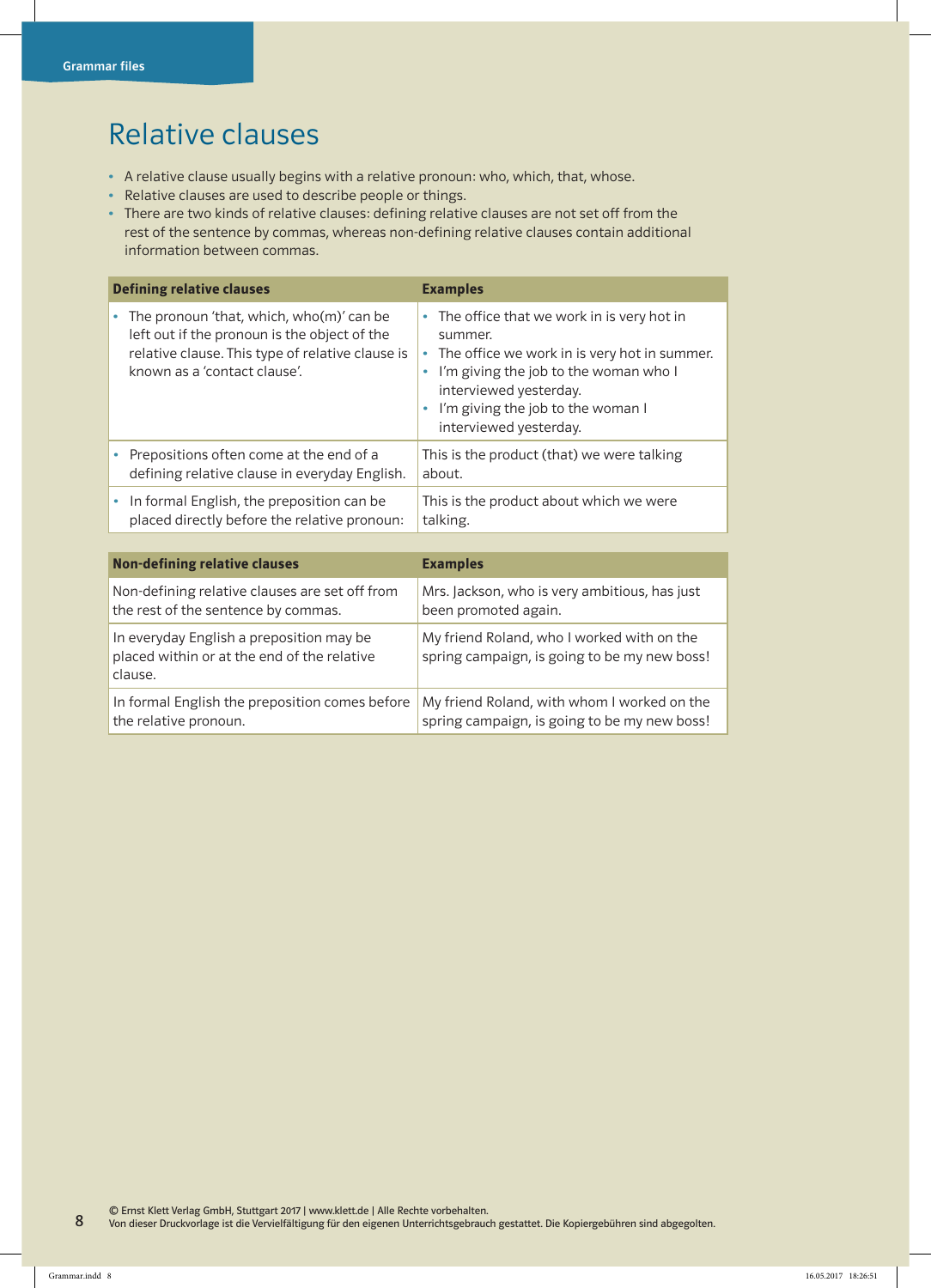## Reported speech

Reported speech (or indirect speech) is used to report what someone has said without quoting them.

| Changing direct speech to reported speech<br>If the reporting verb (say, tell, know, think, learn, mention, claim ) is in the past tense (which it<br>most commonly is), the tense of the reported speech changes: |                                                                                                                                                |
|--------------------------------------------------------------------------------------------------------------------------------------------------------------------------------------------------------------------|------------------------------------------------------------------------------------------------------------------------------------------------|
| simple present $\rightarrow$ simple past                                                                                                                                                                           | "I check the share prices every day." $\rightarrow$ Dan said<br>(that) he checked the share prices every day.                                  |
| present progressive $\rightarrow$ past progressive                                                                                                                                                                 | "I'm loading the software." $\rightarrow$ The IT technician<br>said that he was loading the software.                                          |
| future $\rightarrow$ conditional                                                                                                                                                                                   | "I will check my email every two hours." $\rightarrow$ He<br>promised that he would check his email every<br>two hours.                        |
| simple past $\rightarrow$ past perfect                                                                                                                                                                             | "I locked the warehouse at 9pm last<br>night." $\rightarrow$ The security guard claimed that he<br>had locked the warehouse at 9pm last night. |
| past progressive $\rightarrow$ past perfect progressive<br>or past progressive                                                                                                                                     | "I was waiting for a taxi." $\rightarrow$ Sally said that she<br>had been waiting/was waiting for a taxi.                                      |
| present perfect $\rightarrow$ past perfect                                                                                                                                                                         | "I've worked ten hours today." $\rightarrow$ He told me<br>that he had worked ten hours today.                                                 |
| Imperative forms become infinitives (+ 'to') in<br>reported speech                                                                                                                                                 | • "Hurry up!" $\rightarrow$ She told us to hurry up.<br>• "Quiet please!" $\rightarrow$ The speaker asked the<br>audience to be quiet.         |